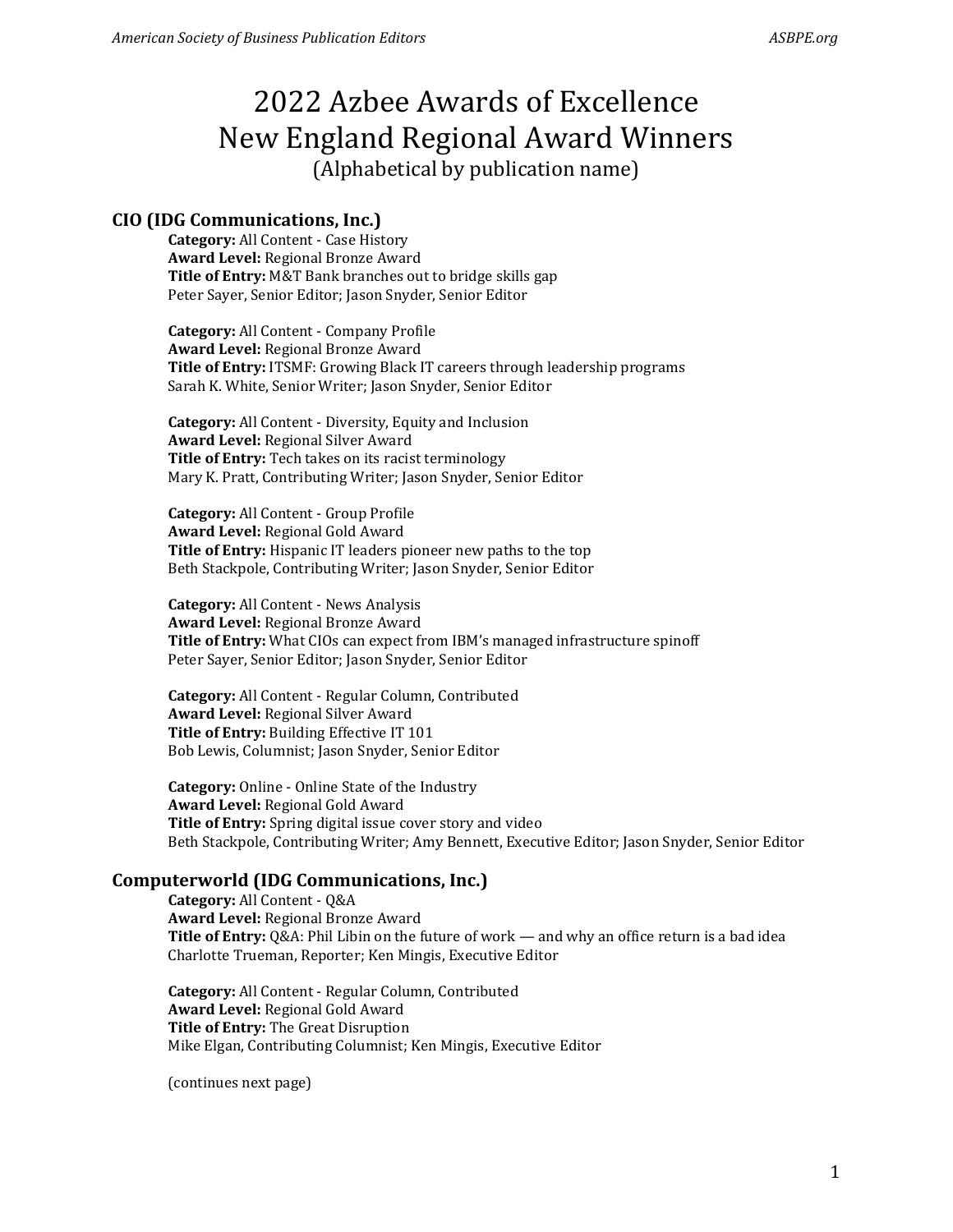## **Computerworld (IDG Communications, Inc.)**

**Category:** All Content - Technical Article **Award Level:** Regional Silver Award **Title of Entry:** What is UEM? Unified endpoint management explained Matthew Finnegan, Senior Reporter; Ken Mingis, Executive Editor

**Category:** Online - E-Newsletter - General Excellence **Award Level:** Regional Bronze Award **Title of Entry:** Computerworld Business Critical newsletter Steven J. Vaughan-Nichols, Contributing Writer; Ken Mingis, Executive Editor

**Category:** Online - Web Feature Article **Award Level:** Regional Silver Award **Title of Entry:** What's next for remote workers? A virtual 'watercooler' Matthew Finnegan, Senior Reporter; Ken Mingis, Executive Editor

## **CRN (The Channel Company)**

**Category:** All Content - Enterprise News Story **Award Level:** Regional Silver Award **Title of Entry:** Dell Direct Sales In Conflict With Channel Partners Mark Haranas, Senior Editor; Steven Burke, Executive Editor, News; Jennifer Follett, Executive Editor

**Category:** All Content - Individual Profile **Award Level:** Regional Gold Award **Title of Entry:** Intel CEO Pat Gelsinger: The Silicon Man With The Software Plan Dylan Martin, Senior Associate Editor; Jennifer Follett, Executive Editor; Jane O'Brien, Managing Editor

## **CSO (IDG Communications, Inc.)**

**Category:** All Content - Diversity, Equity and Inclusion **Award Level:** Regional Bronze Award **Title of Entry:** Diversity in security: How 3 organizations are making a difference—one relationship at a time Mary K. Pratt, Contributing Writer; Amy Bennett, Executive Editor

**Category:** All Content - Editorial **Award Level:** Regional Silver Award **Title of Entry:** Editorial: Christopher Burgess opinion pieces Christopher Burgess, Contributing Writer; Michael Nadeau, Senior Editor

**Category:** All Content - Individual Profile **Award Level:** Regional Silver Award **Title of Entry:** Northwestern Mutual's Laura Deaner: Resist the urge to solve stuff fast Mary K. Pratt, Contributing Writer; Amy Bennett, Executive Editor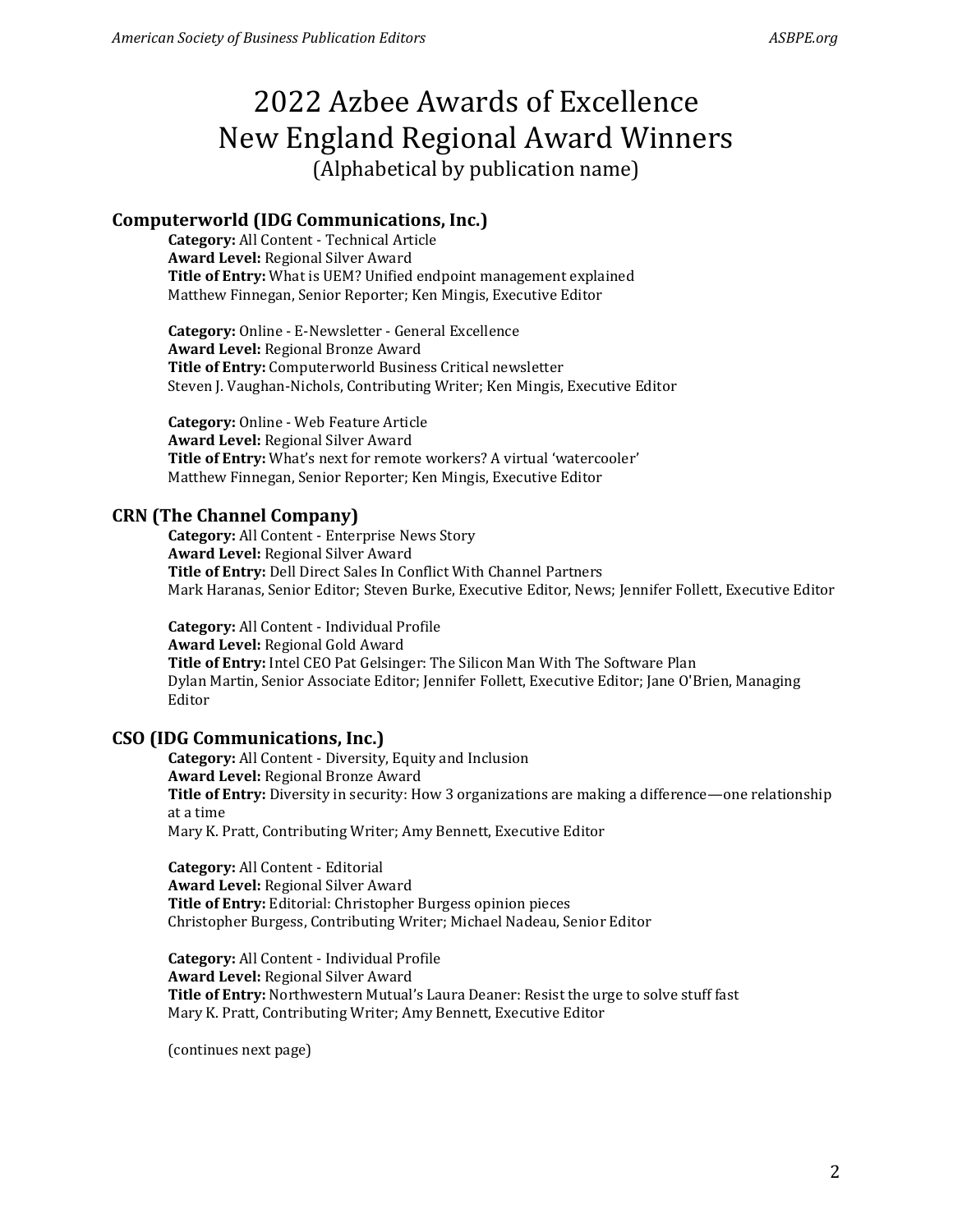## **CSO (IDG Communications, Inc.)**

**Category:** All Content - Technical Article **Award Level:** Regional Bronze Award **Title of Entry:** How data poisoning attacks corrupt machine learning models Lucian Constantin, Senior Writer; Michael Nadeau, Senior Editor

**Category:** Online - Online Breaking News Coverage **Award Level:** Regional Bronze Award **Title of Entry:** Online breaking news coverage of Biden's cybersecurity executive order Cynthia Brumfield, Contributing Writer; Michael Nadeau, Senior Editor

**Category:** Online - Online Single Topic Coverage by a Team **Award Level:** Regional Silver Award **Title of Entry:** CSO ransomware coverage by a team Lucian Constantin, Senior Writer; Christopher Burgess, Contributing Writer; Cynthia Brumfield, Contributing Writer; Michael Nadeau, Senior Editor

## **DC Velocity (AGiLE Business Media)**

**Category:** Online - Podcast **Award Level:** Regional Bronze Award **Title of Entry:** Logistics Matters With DC Velocity David Maloney, Editorial Director; Ben Ames, Senior News Editor; Victoria Kickham, Senior Editor

## **Eye on Tech (TechTarget, Inc.)**

**Category:** Online - Video - Tutorial **Award Level:** Regional Gold Award **Title of Entry:** 7 Steps to Building a Disaster Recovery Plan Sabrina Polin, Jamison Cush, Chris Seero, Brendan Crewe, Paul Crocetti, Erin Sullivan, Natasha Carter and Ryan Arel

**Category:** Online - Video - Tutorial **Award Level:** Regional Silver Award **Title of Entry:** 7 Steps to Build a Machine Learning Model Sabrina Polin, Associate Editor; Jamison Cush, Senior Executive Editor; Linda Tucci, Editor at Large; Chris Seero, Digital Media Editor; Brendan Crewe, Videographer

## **Fierce Biotech (Questex)**

**Category:** Online - Online State of the Industry **Award Level:** Regional Bronze Award **Title of Entry:** Fierce Biotech Special Reports Ben Adams, Senior Editor; Annalee Armstrong, Senior Editor; Amirah Al Idrus, Senior Writer; Phil Taylor, Contributing Writer; Querida Anderson, Managing Editor; Tracy Staton, Editor-in-Chief

**Category:** Online - Web Feature Series **Award Level:** Regional Silver Award **Title of Entry:** LGBTQ+ in biotech Kyle LaHucik, Staff Writer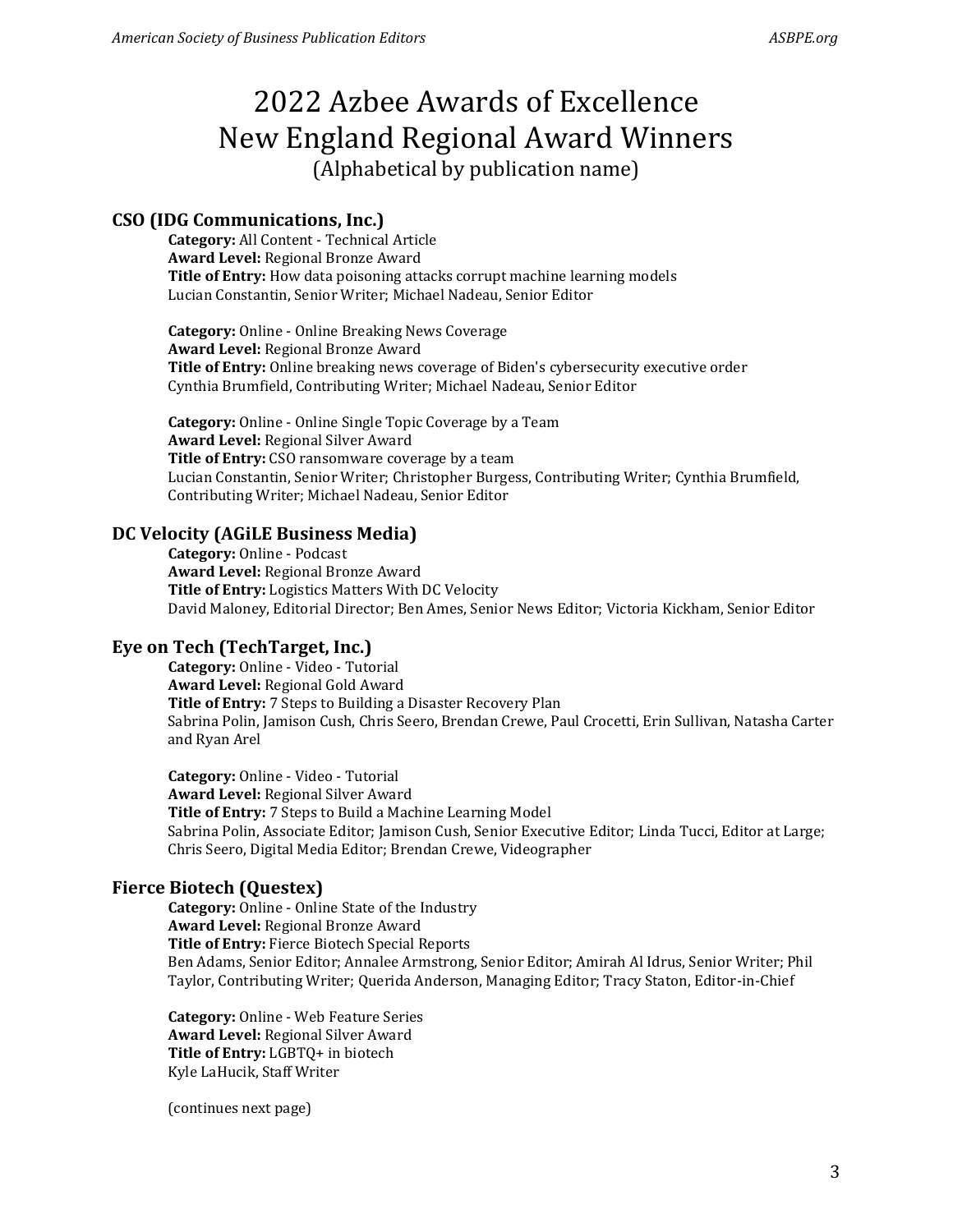#### **Fierce Biotech (Questex)**

**Category:** Online - Web Feature Series **Award Level:** Regional Gold Award **Title of Entry:** Forced into a Virtual World Annalee Armstrong, Senior Editor

#### **Fierce Pharma (Questex)**

**Category:** Online - Online Breaking News Coverage **Award Level:** Regional Silver Award **Title of Entry:** Biogen's Aduhelm approval Fierce Pharma staff; Eric Sagonowsky, Senior Editor; Tracy Staton, Editor in Chief

**Category:** Online - Online Single Topic Coverage by a Team **Award Level:** Regional Gold Award **Title of Entry:** Biogen's Aduhelm Launch Eric Sagonowsky, Senior Editor; Angus Liu, Senior Writer; Ben Adams, Senior Writer; Fraiser Kansteiner, Staff Writer, Kevin Dunleavy, Staff Writer; Noah Higgins-Dunn, Staff Writer

**Category:** Online - Online State of the Industry **Award Level:** Regional Silver Award **Title of Entry:** Fierce Pharma Special Reports Eric Sagonowsky, Senior Editor; Angus Liu, Senior Editor; Fraiser Kansteiner, Staff Writer; Arlene Weintraub, Contributing Writer, Querida Anderson, Managing Editor; Tracy Staton, Editor-in-Chief

#### **Network World (IDG Communications, Inc.)**

**Category:** All Content - Company Profile **Award Level:** Regional Silver Award **Title of Entry:** AMD is the phoenix of tech Andy Patrizio, Contributing Writer

**Category:** All Content - Regular Column, Contributed **Award Level:** Regional Bronze Award **Title of Entry:** Reality Check Tom Nolle, Contributing Writer

**Category:** All Content - Technical Article **Award Level:** Regional Gold Award **Title of Entry:** What is network as a service (NaaS)? Michael Cooney, Senior Editor

**Category:** Online - Web Feature Series **Award Level:** Regional Bronze Award **Title of Entry:** What to ask before buying IT technology Neal Weinberg, Contributing Writer; Jeff Rochlin, Contributing Writer; Tim Ferrill, Contributing Writer; Eric Geier, Contributing Writer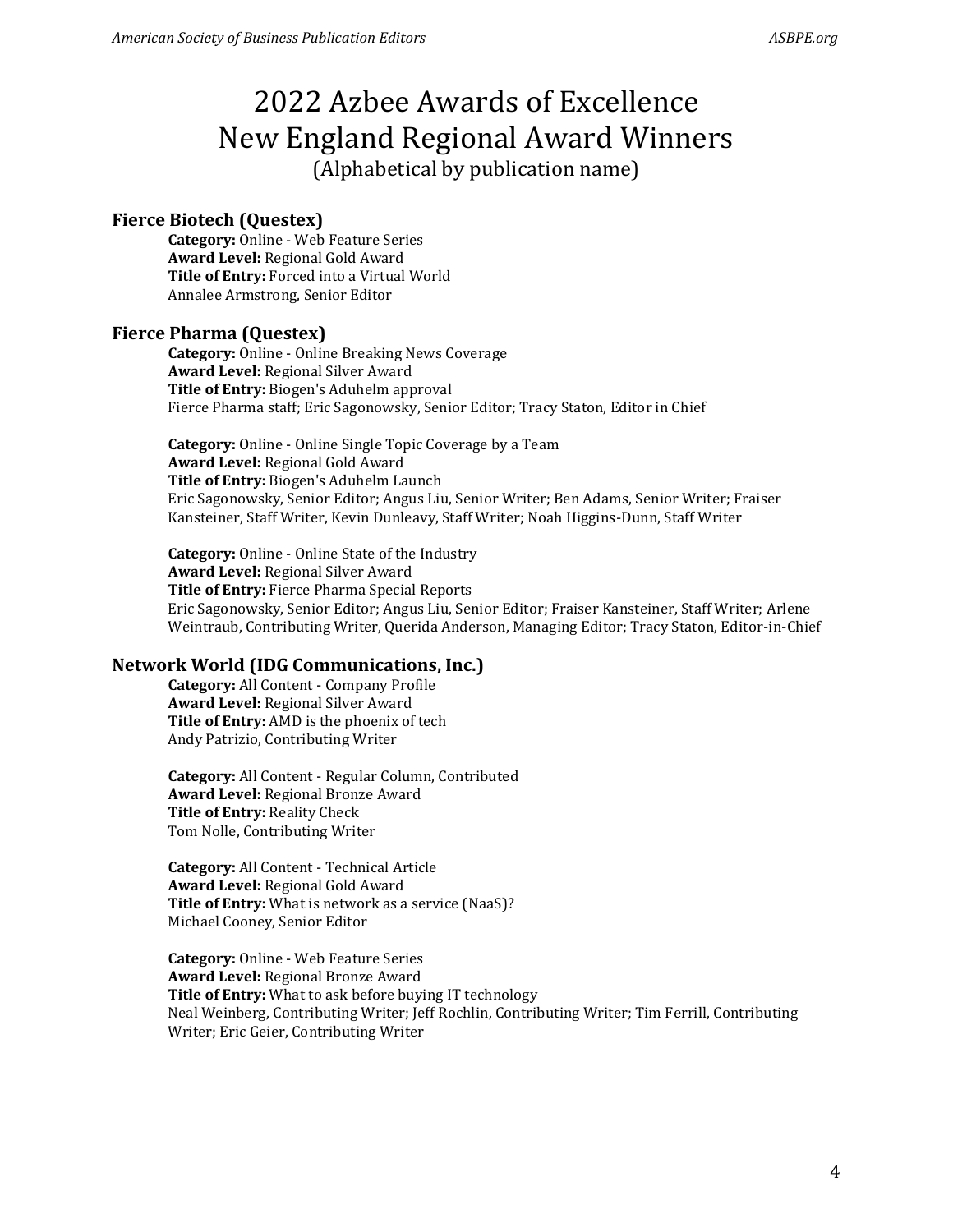### **SearchCIO (TechTarget, Inc.)**

**Category:** All Content - Diversity, Equity and Inclusion **Award Level:** Regional Gold Award **Title of Entry:** Racial, gender diversity in tech improving at a glacial pace Bridget Botelho, Editorial Director; Jacqui Biscobing, Managing Editor; Jess Primavera, Copy Editor; Linda Koury, Director Online Design

**Category:** Online - Web Microsite/Special Section (Non-Trade Show/Conference) **Award Level:** Regional Bronze Award **Title of Entry:** Ultimate guide to digital transformation for enterprise leaders Linda Tucci, Editor at large-Strategic Initiatives; David Essex, Editor at large; Ron Karjian, Managing Editor; Katherine Murray, Assoc. Managing Ed., E-Products; Linda Koury, Dir. of Online Design

#### **SearchHRSoftware (TechTarget, Inc.)**

**Category:** All Content - Impact/Investigative **Award Level:** Regional Silver Award **Title of Entry:** Employee background check errors harm thousands of workers Patrick Thibodeau, Senior News Writer; Makenzie Holland, News Writer; Nicole Laskowski, Senior News Director; Bridget Botelho, Editorial Director; Anita Koury, Designer; Jessica Primavera, Copy Editor

**Category:** Online - Web Feature Article **Award Level:** Regional Gold Award **Title of Entry:** Why algorithmic auditing can't fully cope with AI bias in hiring David Essex, Editor at Large; Craig Stedman, Editor at Large; Linda Koury, Director of Online Design

#### **SearchITOperations (TechTarget, Inc.)**

**Category:** All Content - Case History **Award Level:** Regional Silver Award **Title of Entry:** Nordic bank fights money launderers with log analytics Beth Pariseau, Senior News Writer; Chris Kanaracus, News Director

**Category:** Online - Web Feature Article **Award Level:** Regional Bronze Award **Title of Entry:** Spurred by pandemic, BizDevOps becomes a reality Beth Pariseau, Senior News Writer; Chris Kanaracus, News Director

#### **SearchSecurity (TechTarget, Inc.)**

**Category:** All Content - Enterprise News Story **Award Level:** Regional Gold Award **Title of Entry:** Cyber insurance premiums, costs skyrocket as attacks surge Arielle Waldman, News Writer

**Category:** All Content - Enterprise News Story **Award Level:** Regional Bronze Award **Title of Entry:** Bug bounty programs in 2021: High payouts, higher stakes Alexander Culafi, News Writer